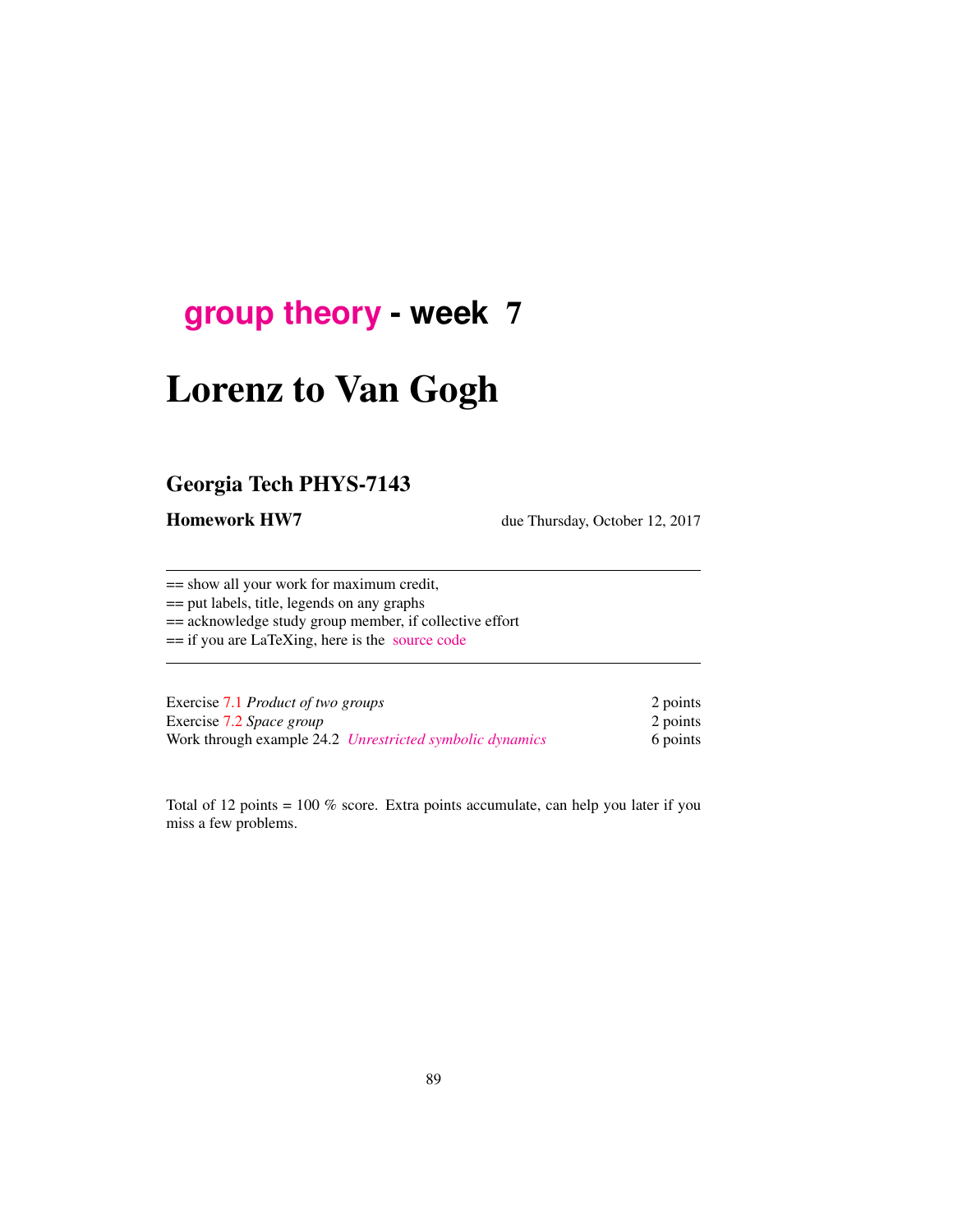#### 2017-10-03 Predrag Lecture 13 Fundamentalist vision

How I think of the fundamental domain is explained in my online lectures, [Week](http://chaosbook.org/course1/Course2w14.html) [14,](http://chaosbook.org/course1/Course2w14.html) in particular the snippet [Regular representation of permuting tiles.](http://www.youtube.com/embed/SnBUkUqsWTU) Unfortunately - if I had more time, that would have been shorter, this goes on and on, [Week 15,](http://chaosbook.org/course1/Course2w15.html) lecture *29. Discrete symmetry factorization*, and by the time the dust settles, I do not have a gut feeling for the boundary conditions when it comes to higher-dimensional irreps (see also last week's sect. 6.1 *Discussion*). Kevin is working up an example for equilateral triangle wave functions...

#### 2017-10-05 Predrag Lecture 14 Diffusion confusion

Read [ChaosBook.org Chapter 24](http://birdtracks.eu/courses/PHYS-7143-17/diffusion.pdf) *Deterministic diffusion* (last updated October 4, 2017). You also might find my online lectures, [Week 13](http://chaosbook.org/course1/Course2w13.html) helpful. I have also added [ChaosBook.org Appendix A24](http://birdtracks.eu/courses/PHYS-7143-17/appendDiff.pdf) *Deterministic diffusion* (last updated October 4, 2017), but you probably do not need to read that.

#### 7.1 Literature

The latest news, from Emory Math Department: [A pariah is real!](https://cosmosmagazine.com/mathematics/moonshine-doughnut-maths-proves-pariahs-are-real) The simple finite groups fit into 18 families, except for the 26 sporadic groups. 20 sporadic groups AKA the Happy Family are parts of the Monster group. The remaining six loners are known as the pariahs. (Check the previous week notes sect. 5.1 *Literature* for links to the [Ree](https://en.wikipedia.org/wiki/List_of_finite_simple_groups) group and the whole classification.)